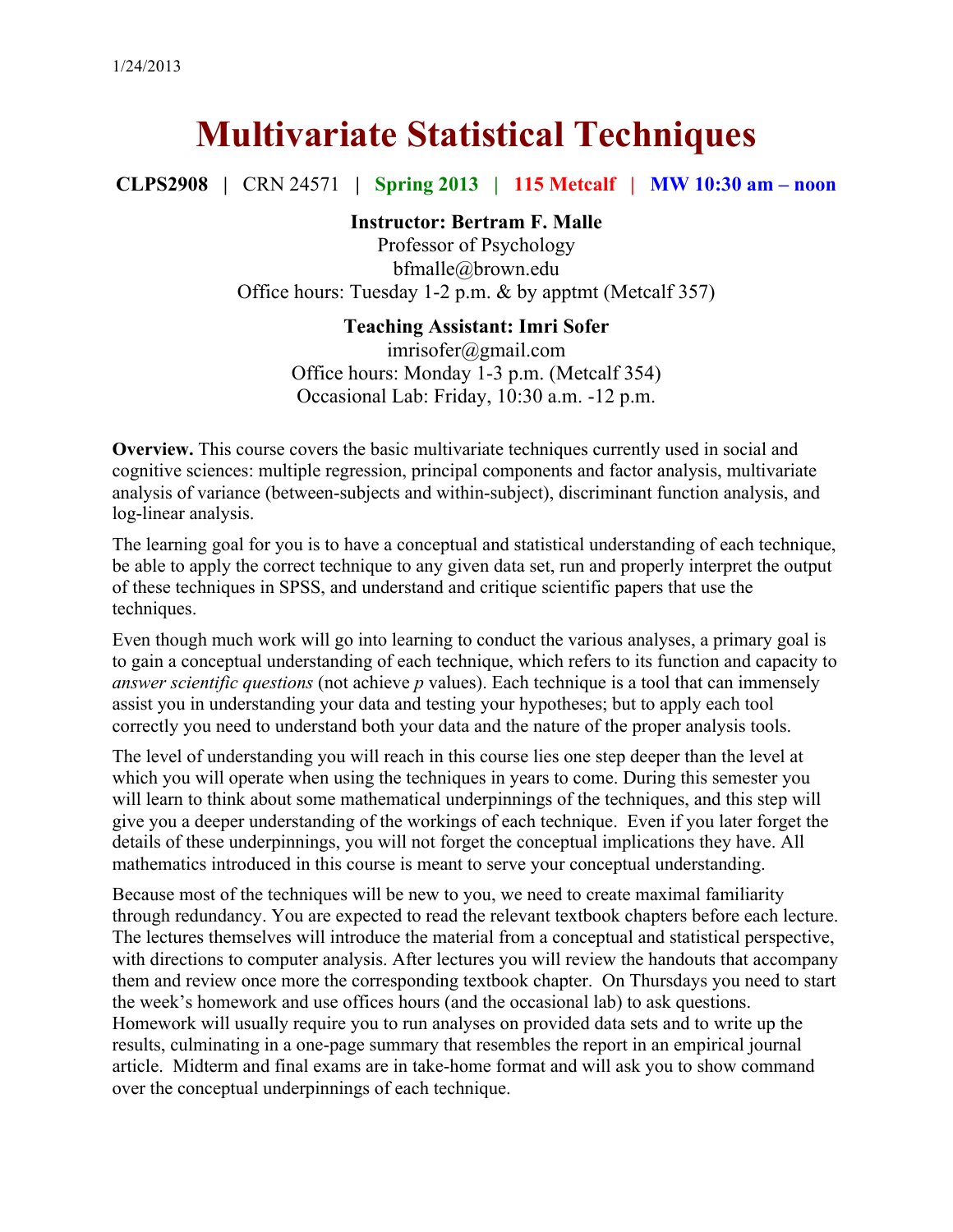**Grading.** Your grade will be based on 12 homeworks (50 pts each) and two take-home exams (200 points each), for a total of 1000 points. Grade cut-offs are 900 (A) and 800 (B). As mentioned, the homeworks consist of data retrieval, analysis, interpretation and write-up of results, all done electronically. The exams (web-posted **Mar 22** and **Apr 26**) consist of five to six questions on the functional and conceptual characteristics of the covered techniques.

**Readings:** Because there is no all-around good, complete, and affordable textbook of multivariate statistics, I have not made any textbook obligatory but have selected readings from various textbooks and other sources for this class (available on MyCourses). You should read the relevant chapters before class to familiarize yourself with the terminology (but don't get hung up on details, because you will better understand them later on). After class you should read the chapter again to deepen you understanding, which will help with your homework and prepare you for the exams.

The recommended optional source book is Tabachnick and Fidell (T & F), *Multivariate Statistics.* If you want one comprehensive reference for multivariate statistics, this one is very useful. (Several of its chapters are part of our reading list.) The major drawback is that its latest edition costs \$150. You may be able to find more affordable older editions, which are missing some chapters on recent high-level techniques, but we won't cover those techniques anyway.

**Resources:** Extensive lecture handouts are posted on the Canvas page (canvas.brown.edu). I also audio record each lecture and post it on Canvas. Before almost every lecture, a previous version of the lecture material can be inspected. However, some changes always emerge when I actually prepare the lecture, so I will update each week's material by Friday.

The Canvas page also contains the electronic reading library, homeworks, and additional resource material.

Please try to minimize printing the resource documents and work instead with electronic material whenever possible.

You will need to have reliable access to SPSS statistical software and be ready to exchange properly formatted electronic documents with the TA and me. Several computers on Brown campus have SPSS (including the computer classrom Metcalf 107), and a Windows version is free from the Brown software website (software.brown.edu/dist/sw-win.html). For Mac users, a 12-month SPSS license costs \$80 (Standard Version) at www.studentdiscounts.com, and it can be installed on two computers. *Note:* You need at least the *Standard* version of SPSS, which includes "Advanced Statistics").

**Homeworks:** Each Thursday, a homework assignment will be posted that is due the following Wednesday at 1 p.m. Given the long time to complete the homework, extensions will be given only in extraordinary circumstances and only if you contact me *before* the due date. Points will be subtracted for lateness (-5 within 24 hours, -3 for each additional day) except for a **one-time** 1-day "grace period"—for the time when the dog (or computer) really ate your homework.

The assignments typically contain data sets and analysis instructions. SPSS analyses can be time consuming because the smallest mistakes lead to error messages, so make sure you read all the lecture handouts and readings carefully because they show sample syntax to run the programs. I also strongly recommend that you have the **SPSS Syntax command** reference document handy (available in the SPSS Help pull-down menu and on our Canvas page). Don't spend more than five minutes trying to fix an error; send us email with the syntax and we can probably figure it out quickly.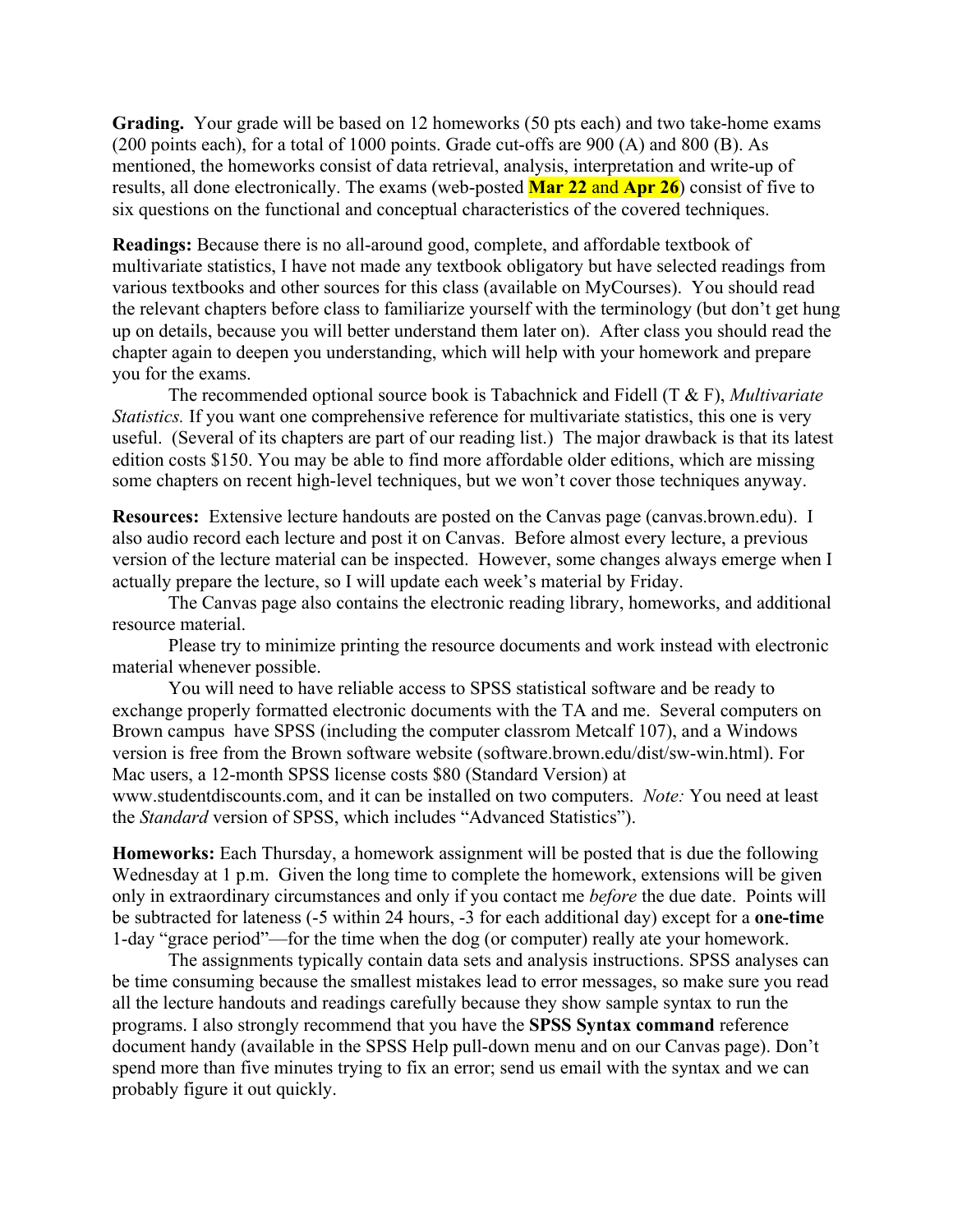Your homework is complete if you run all required analyses, edit the output files down to the essential information (there will typically be a page limit), and annotate the output to demonstrate your understanding of what SPSS was doing. Finally, you write up a one-page summary of the results as you would for an empirical journal article. The annotated outputs and the written results must be sent to your TA via email by Wednesday at 1 p.m. For the written results, you can model Tabachnick & Fidell's result summaries or two sample summaries on Canvas. Be sure to write concisely and clearly.

Lab office hours: We will offer an occasional "lab office hour" on Fridays 10:30 am-noon (Metcalf 107) that combines an office hour (to ask your TA questions) and a lab session (to practice the implementation of statistical techniques in SPSS syntax). The lab session does not cover new material, but it does assume that you know the material covered that week, so it is not meant to be remedial. Its primary purpose is to work on questions of general interest.

You can of course visit my own or the TA's regular office hours, but I encourage you to also take advantage of lab sessions when they are offered because knowing what other people find confusing often helps with removing your own confusion.

*See next page for Schedule and Readings*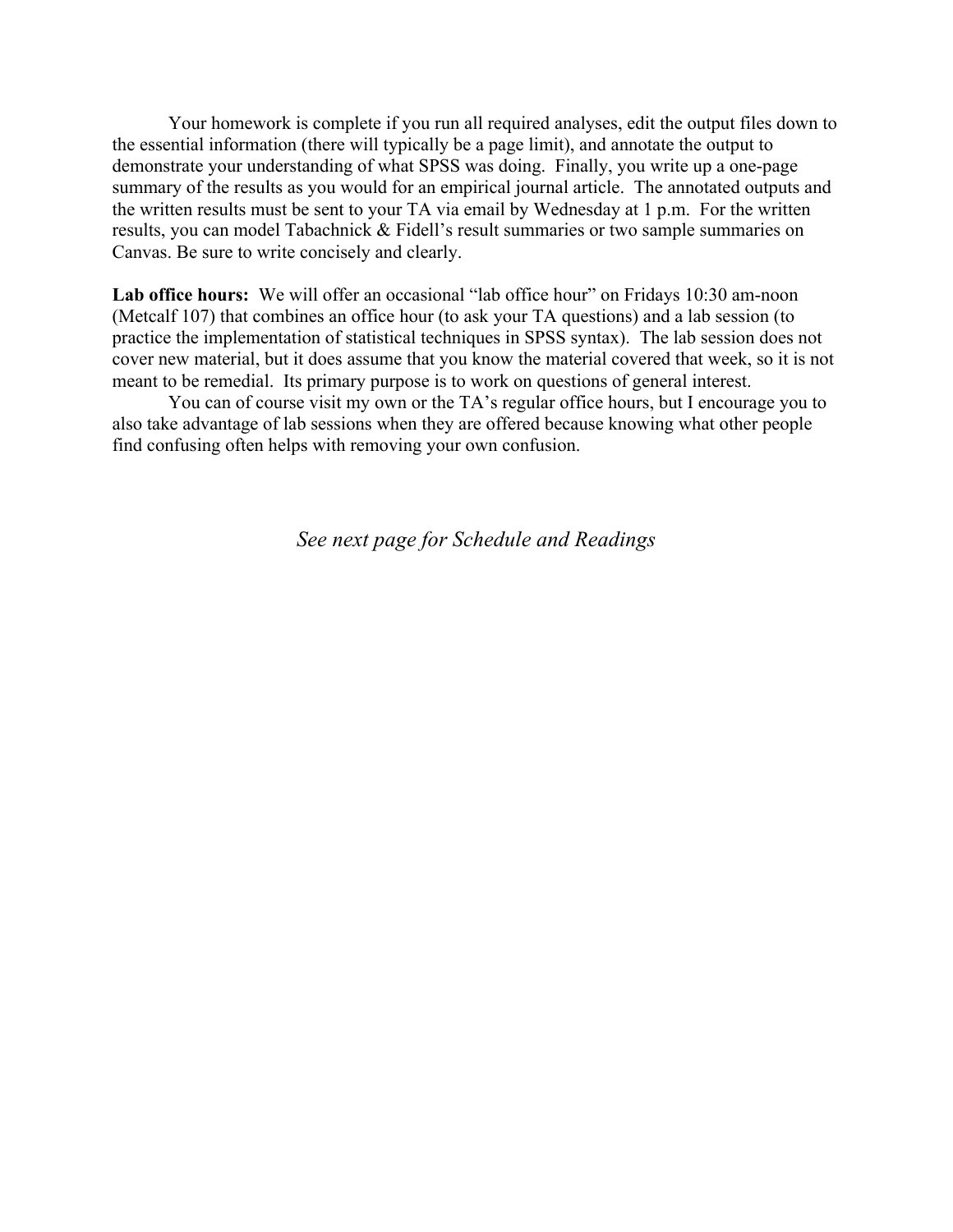# Schedule and Readings

The readings in this class are selected chapters from various statistics textbooks, SPSS handbooks, and a few journal articles. In addition, I have listed corresponding Tabachnick & Fidell (2006) chapters where available. In some cases, a Tabachnick & Fidell chapter is required reading. Required readings are printed in blue font below.

All reading materials are available as pdf files on myCourses. Do not distribute these files beyond your use for this class.

#### **Textbook authors cited below:**

Cliff, N. (1987). *Analyzing multivariate data.* Harcourt Brace Jovanovich: San Diego.

Dillon, W. R., & Goldstein, M. (1984). *Multivariate analysis: Methods and applications.* Wiley. Stevens, J. (1996). Applied multivariate statistics for the social sciences. Mahwah, NJ: Erlbaum.

Tabachnick, B. G., & Fidell, L. S. (2006). *Using multivariate statistics* (5th ed.). New York: HarperCollins.

#### **Orientation: Wed Jan 23**

#### **L 1: Mon Jan 28 Basic concepts, the multivariate approach, data habits**

» Dillon & Goldstein (1984). Overview of multivariate techniques (pp. 19-22) » Tabachnick & Fidell (2006). ch.  $1 + ch$ . 2.

*Optional*

SPSS Syntax command reference

## **L 2: Wed Jan 30 Exploratory data analysis**

» Tabachnick & Fidell (2006). ch. 4

» Cohen, J. (1990). Things I have learned (so far). *American Psychologist, 45,* 1304-1312. *Optional*

SPSS EXAMINE complete chapter and SPSS EXAMINE syntax reference

## **L 3: Mon Feb 4 Matrix algebra (Introduction)**

- » [very basic, slow pace, for beginners] Cliff, N. (1987). Elements of matrix algebra for statistical applications (ch. 1), Vectors (ch. 3).
- » [faster pace, for intermediates] Dillon & Goldstein (1984). Vector and matrix operations and selected statistical concepts (pp. 521-539).

*Optional*

Tabachnick & Fidell (2006). Appendix A

## **L 4: Wed Feb 6 Matrix algebra for statistics**

- » [faster pace] Dillon & Goldstein (1984). Statistical concepts and vector and matrix operations (pp. 6-18).
- » [slower pace, thorough] Cliff, N. (1987). Statistical formulas in matrix form (ch. 2), Variances and covariances of linear combinations (ch. 4), The inverse (ch. 5).

## *Optional*

Handout on determinants and inverses [advanced]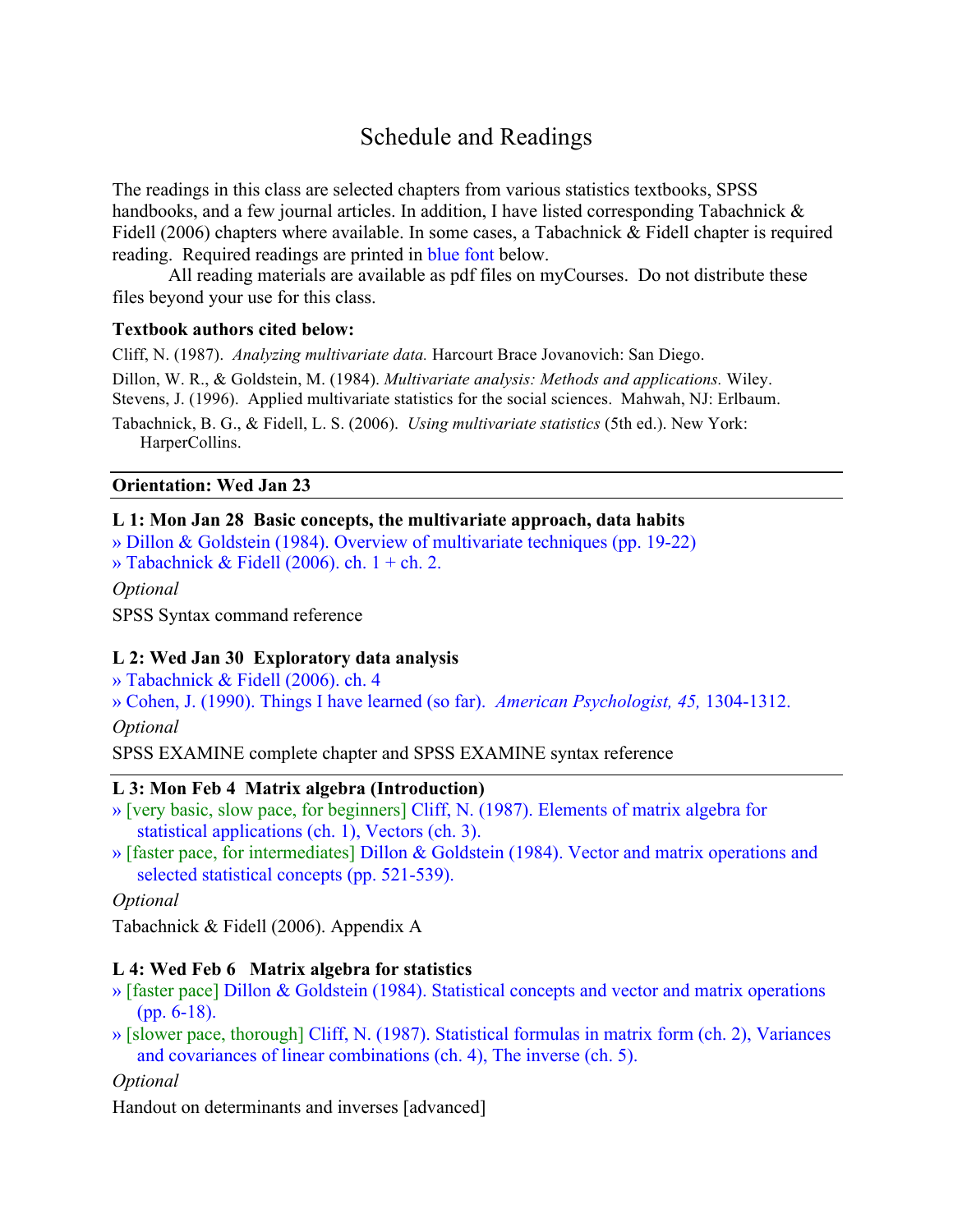## **L 5: Mon Feb 11 (Multiple) Regression**

» Regression equation: http://people.exeter.ac.uk/SEGLea/psy2005/simpreg.html

- » Excerpts from N. Brace, R., Kemp, & R. Snelgar (2006). *SPSS for Psychologists* (Chapter 7, pp. 206-220). Taylor & Francis.
- » Stephen Lea: Introduction to Multiple Regression (unpublished lecture notes). http://people.exeter.ac.uk/SEGLea/psy2005/basicmlt.html
- » Tabachnick & Fidell (2006). Excerpts from ch. 5 (Multiple Regression, pp. 128-161).

» Muller, A. (2009). Education, income inequality, and mortality: a multiple

regression analysis. *BMJ, 324.* Retrieved from bmj.com on 18 January 2009.

» SPSS REGRESSION syntax command chapter.

#### **L 6: Wed Feb 13 Challenges in Multiple Regression**

- » Keith, T. Z. (2006). *Multiple regression and beyond.* Boston, MA: Pearson. Chapter 4: Three and more independent variables and related issues. Chapter 7: Categorical and continuous variables.
- Introduction to suppressor effects, excerpted from R. Williams, Sociology Graduate Statistics course, University of Notre Dame. http://www.nd.edu/~rwilliam/stats2/l35.pdf

*Optional*

Rosenberg, M. (1973). The logical status of suppressor variables. *The Public Opinion Quarterly, 37*, 359-372.

#### *No class on Monday February 18 (University long weekend)*

#### **L 7: Wed Feb 20 Logistic Regression**

» SPSS Advanced Statistics User's Guide. ch. 2 (LOGISTIC REGRESSION) » Tabachnick & Fidell (2006). ch. 12

#### **L 8: Mon Feb 25 Statistical significance; meta-analysis**

- » Schmidt, F. (1996). Statistical significance testing and cumulative knowledge in psychology: Implications for training of researchers. *Psychological Methods*, 1, 115-129.
- » DeCoster, J. (2004). Meta-analysis. In Kempf-Leonard, K. (Ed.), *The Encyclopedia of Social Measurement.* San Diego, CA: Academic Press.

*Optional*

Rosenthal, R. (1995). Writing meta-analytic reviews. *Psychological Bulletin, 118*, 183-192.

- DeCoster, J. (2004). *Meta-analysis notes.* [Unpublished but very good guide to many aspects of meta-analysis, with formulas.]
- Dunlap, W. P., Cortina, J. M., Vaslow, J. B., & Burke, M. J. (1996). Meta-analysis of experiments with matched groups or repeated measures designs. *Psychological Methods, 1,* 170-177. [A little difficult, but with a very important message.]

#### **L 9: Wed Feb 27 Test Theory and Item Analysis**

» http://en.wikipedia.org/wiki/Classical\_test\_theory

» SPSS Base System User's Guide. ch. 26 (Procedure RELIABILITY)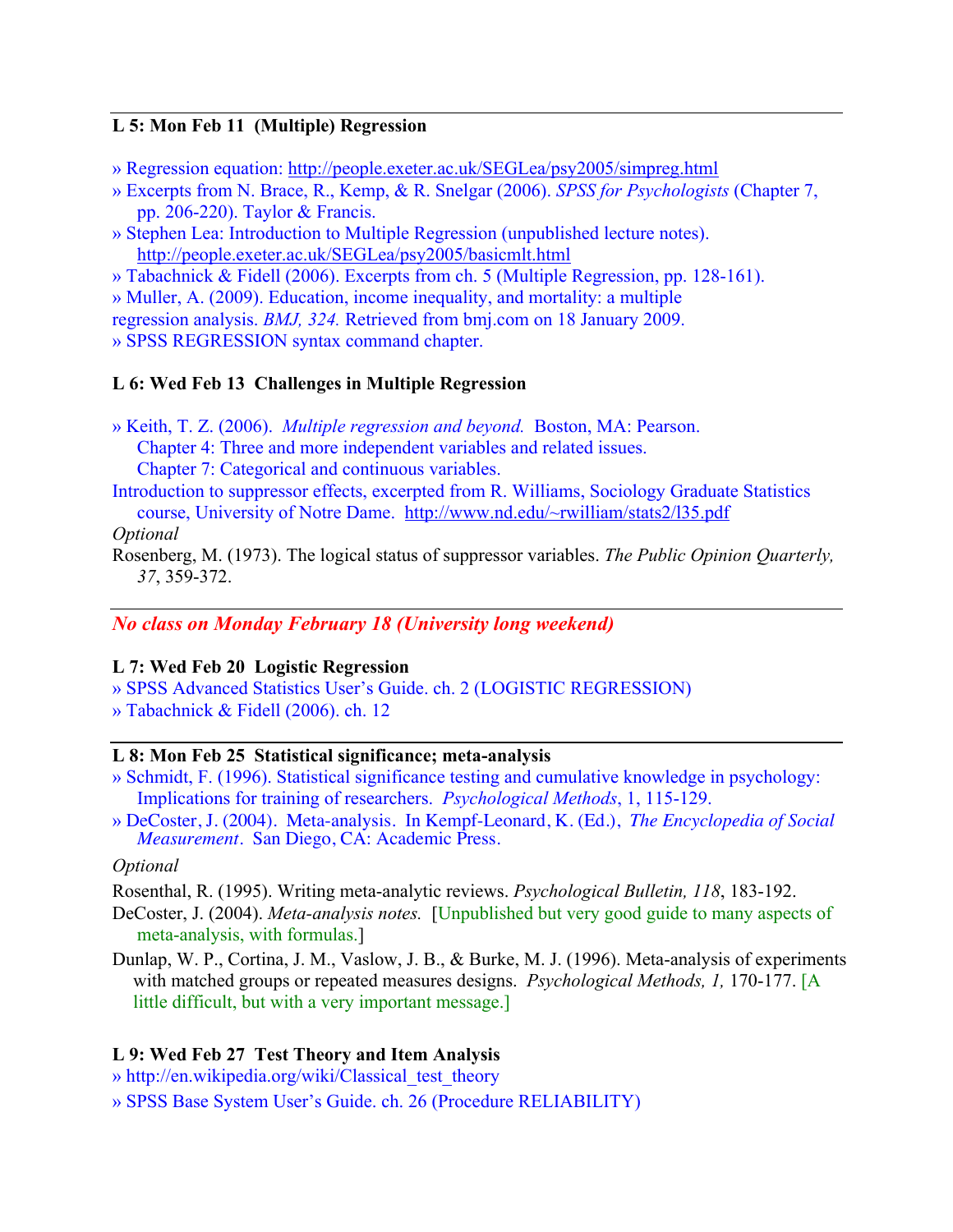» Rogosa, D. (2001). Shoe shopping and the reliability coefficient. *Educational Assessment*, 7, 255-258.

#### *Optional*

- [very thorough explanation of reliability] Nunnally, J. C. (1967). Theory of measurement error. In J. C. Nunnally, *Psychometric theory* (ch. 6, pp. 172-205). New York: McGraw-Hill.
- Messick, S. (1995). Validity of psychological assessment: Validation of inferences from persons' responses and performances as scientific inquiry into score meaning. *American Psychologist, 50,* 741-749.

#### **L 10: Mon Mar 4 Basics of Principal components analysis (PCA)**

» Dillon & Goldstein (1984). Principal components analysis (ch. 2, pp. 23-39, 47-52)

*Optional*

Cliff (1987). Components and principal components of variables (ch. 13) Tabachnick & Fidell (2006). ch. 13

#### **L 11: Wed Mar 6 PCA decisions and interpretation**

» SPSS Base System User's Guide. ch. 21 (Procedure FACTOR)

## **L 12: Mon Mar 11 Factor analysis (FA)**

» Dillon & Goldstein (1984). Factor Analysis (ch. 3) » (review from Mar 4) SPSS Base System User's Guide. ch. 21 (Procedure FACTOR) *Optional*

Cliff (1987). The common factor model (ch. 15)[ challenging but thorough.]

Gorsuch, R. L. (1997). Exploratory factor analysis: Its role in item analysis. *Journal of personality assessment, 68*, 532-560.

#### **L 13: Wed Mar 13 More FA: Extraction, rotation, confirmation**

» Russell, D. W. (2002). In search of underlying dimensions: The use (and abuse) of factor analysis in Personality and Social Psychology Bulletin. *Personality and Social Psychology Bulletin, 28*, 1629-1646.

#### **L 14: Mon Mar 18 (M)ANOVA preludes: Interactions, orthogonality**

- » Rosnow, R. L., & Rosenthal, R. (1989). Statistical procedures and the justification of knowledge in psychological science. *American Psychologist, 44,* 1276-1284.
- » Rosnow, R. L., & Rosenthal, R. (1989). Definition and interpretation of interaction effects. *Psychological Bulletin, 105,* 143-146. [Make sure you read this--it will prevent you from making one of the most common statistical errors in psychology!]

## *No class on Wednesday March 20*

## **Midterm take-home exam posted Thursday, March 21**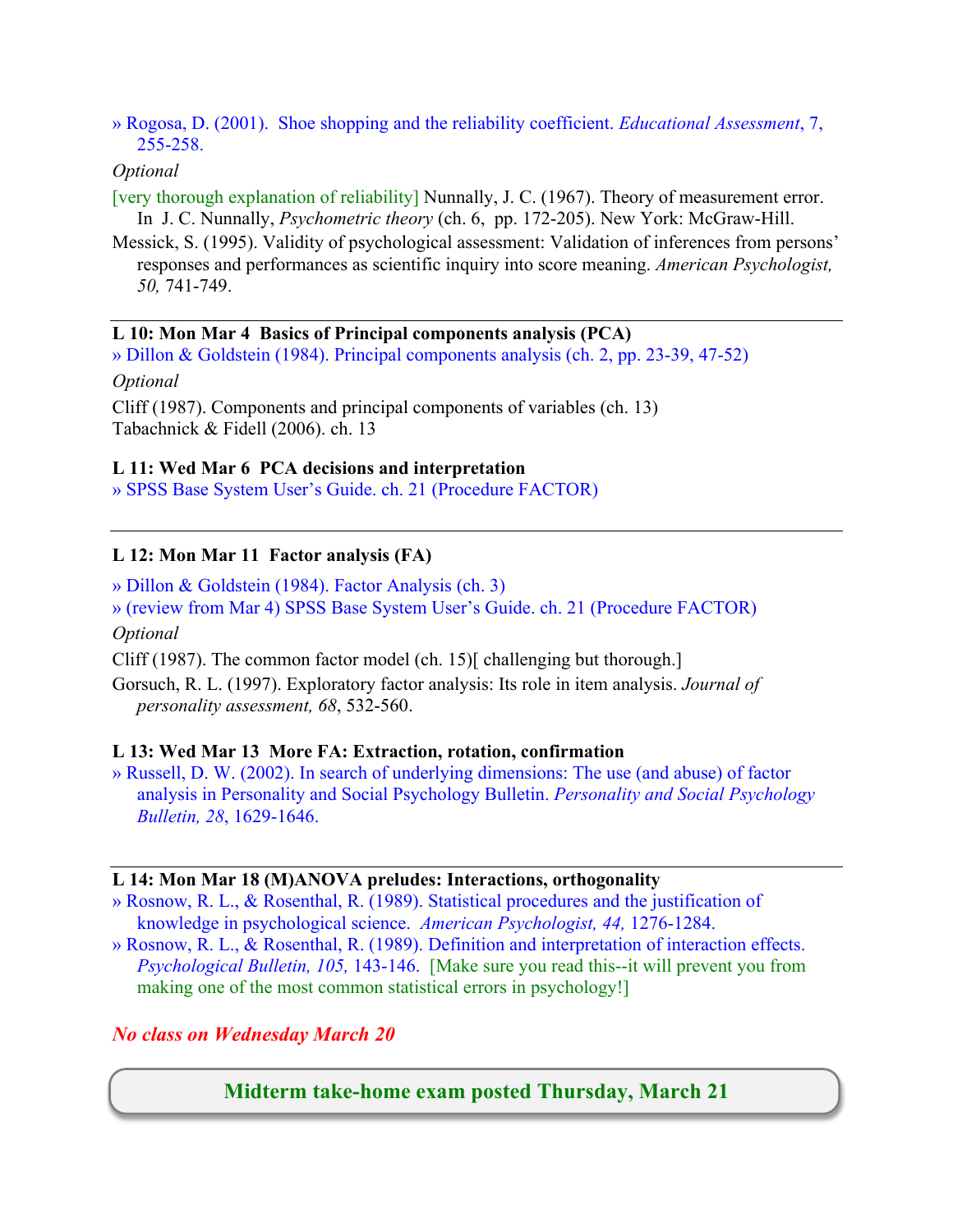## *Spring recess (March 23-31)*

#### **L 15: Mon Apr 1 From Anova to General Manova**

» Tabachnick & Fidell (2006). ch. 9

» SPSS Advanced Statistics User's Guide. ch. 3 (Procedure MANOVA)

*Optional*

SPSS Keywords: Interpreting MANOVA parameter estimates.

Huberty, C. J., and Morris, J. D. (1989). Multivariate analysis versus multiple univariate analyses. *Psychological Bulletin, 105*, 302-308.

#### **L 16: Wed Apr 3 Expansion of General Manova**

» Tabachnick & Fidell (2006). ch. 9

» SPSS Manual: Appendix B–Categorical variable coding schemes.

## **Midterm take-home exam due Friday, Apr 5**

*No class on Monday April 8* 

#### **L 17: Wed Apr 10 Discriminant function analysis (DFA)**

» Dillon & Goldstein (1984). Multiple discriminant analysis and related topics (Ch. 11, pp. 394-416).

» SPSS Advanced Statistics User's Guide. ch. 1 (Procedure DISCRIMINANT)

*Optional*

Stevens (1996). Discriminant analysis (Ch. 7, pp. 261-290). Tabachnick & Fidell (2006). ch. 11

## **L 18: Mon Apr 15 From univariate to multivariate within-subject analysis of variance**

» SPSS Advanced Statistics User's Guide. ch. 4 (More on Procedure MANOVA)

#### **L 19: Wed Apr 17 Within-subject analysis of variance (Profile analysis)**

» Tabachnick & Fidell (2006). ch. 10 (pp. 441-483; pp. 503-505)

#### **L 20: Mon Apr 22 Multi-factor designs in ws MANOVA**

» SPSS Keywords: Testing simple effects in MANOVA.

## **L 21: Wed Apr 24 Special designs and review**

» SPSS handout on doubly multivariate analysis

#### *Optional*

Tabachnick & Fidell (2006). ch. 10 excerpt